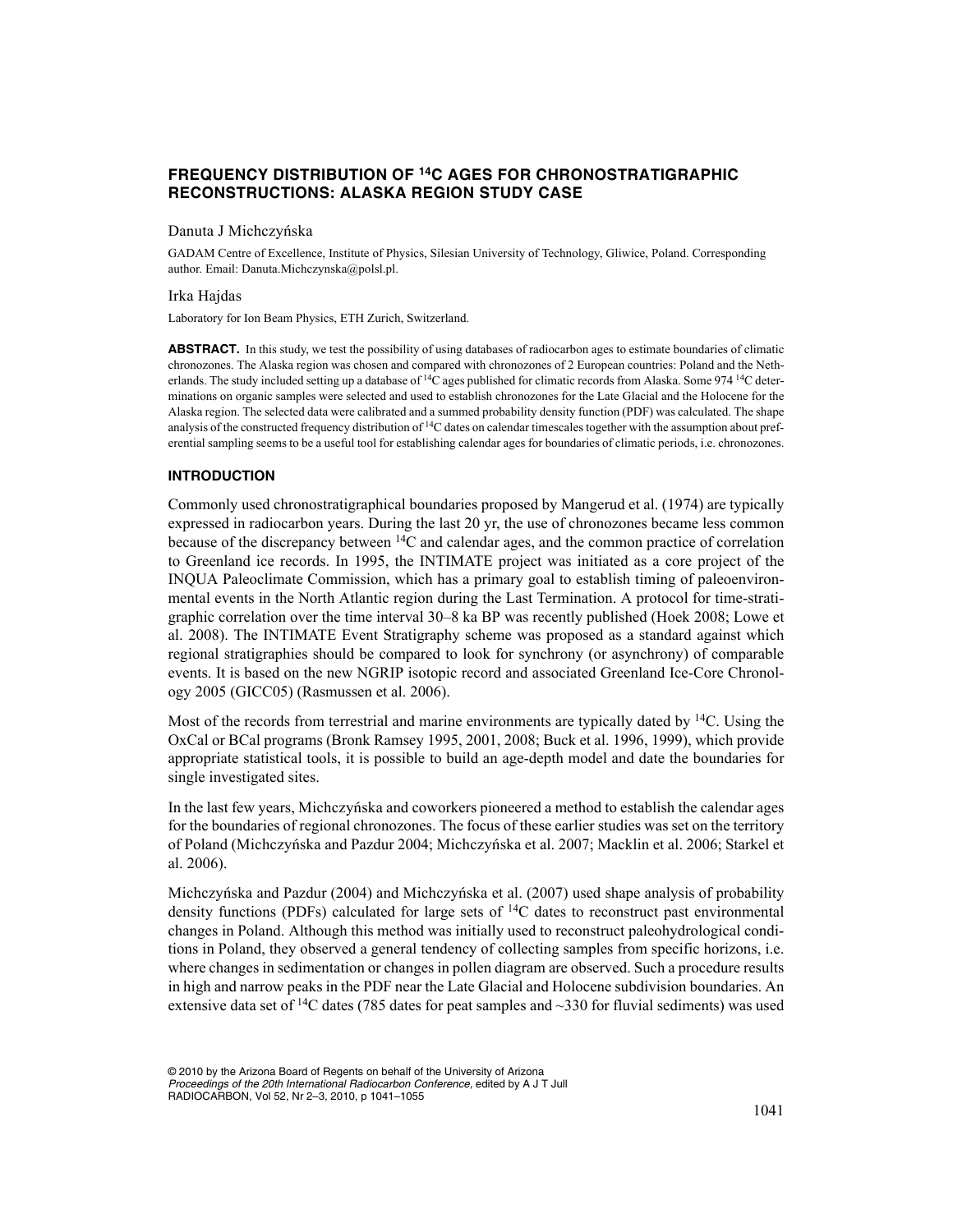# 1042 *D J MichczyÒska & I Hajdas*

to establish calendar ages of chronostratigraphical boundaries of climatic changes that took place during the last  $16,000$  cal BP in Poland (see Table 3) (Michczyńska et al. 2008).

Having developed this tool, we would like to apply it to data from various regions to see if there are any similarities in climate change patterns that can be observed between distant regions of the Northern Hemisphere. The calendar ages of regional climatic changes from part of Alaska were established and compared with the timing of changes that occurred in selected regions of Europe (Poland and the Netherlands). Alaska was chosen as a focus of this study because ecosystems of this high-latitude region are highly sensitive to climatic change.

# **INVESTIGATED AREA AND TIME INTERVAL**

Alaska is situated in the northwest extremity of the North American continent. It can be divided into several regions characterized by different patterns of temperature, precipitation, permafrost, amount of daylight, and topographic relief. The boundaries of each of these regions should not be thought of as sharp lines of contrast but as gradual zones (Daly 2002; Shulski and Wendler 2007; http://akclimate.org/; http://www.wrcc.dri.edu/summary/Climsmak.html; http://esp.cr.usgs.gov/research/ alaska/):

**Arctic.** The northern part of Alaska, encompassing the area north of the Brooks Range, is known as the Arctic. The local climate is severe with long, very cold winters and short, cool summers. It is influenced by the Arctic Ocean. Even in July, the average temperature in Barrow (the northernmost settlement) is  $1 \degree C$ . The ground is permanently frozen (continuous permafrost) and during the summer, the soil thaws only a few inches. Precipitation is light, with many places averaging <250 mm/ yr, mostly in the form of snow that stays on the ground almost the entire year. For all areas in this zone, the sun remains below the horizon from late November until mid-January, and is continuously visible from the middle of May through the end of July.

**Interior.** This region is isolated by the Alaska Range to the south and the Brooks Range to the north. Due to its isolation from the coast, Interior Alaska's climate is strongly continental, with high seasonal extremes. This region has the warmest summers in the state, as well as the lowest recorded winter temperatures. Average temperatures range from 22 °C in high summer to  $-28$  °C in winter. The mountain ranges also limit the amount of precipitation that falls in the Interior by limiting the advection of moisture. The average annual precipitation in Fairbanks (main city of this region) is 287 mm/yr. Most of this comes in the form of snow during the winter. The permafrost is discontinuous. In the midsummer, the time between sunrise and sunset is around 22 hr, and in midwinter, 4 hr.

**West Coast.** The climate is maritime, influenced by Bering Sea. In this zone, summer temperatures are moderated by the open waters of the Bering Sea, but winter temperatures are more continental in nature due to the presence of sea ice during the coldest months of the year. There is no natural topographic barrier to separate this region from the Interior. The region is generally underlain by discontinuous permafrost. Annual average precipitation varies between 250 and 500 mm/yr. The mean annual temperature is below the freezing point. The daylight amount is similar to the Interior.

**South-Western Alaska** includes the Aleutian Islands. There are more than 200 islands in this chain of islands. They separate the Bering Sea from the North Pacific Ocean. They are generally free of permafrost. Due to the moderating effects of the ocean, it is difficult to define any seasonal periods. Precipitation ranges between 250 (Seaward Peninsula) and 2500 mm/yr (some locations between Dillingham and Bethel). The climate is maritime with mean annual temperatures above the freezing point. In June, the day length is near 22 hr and in December, 4 hr.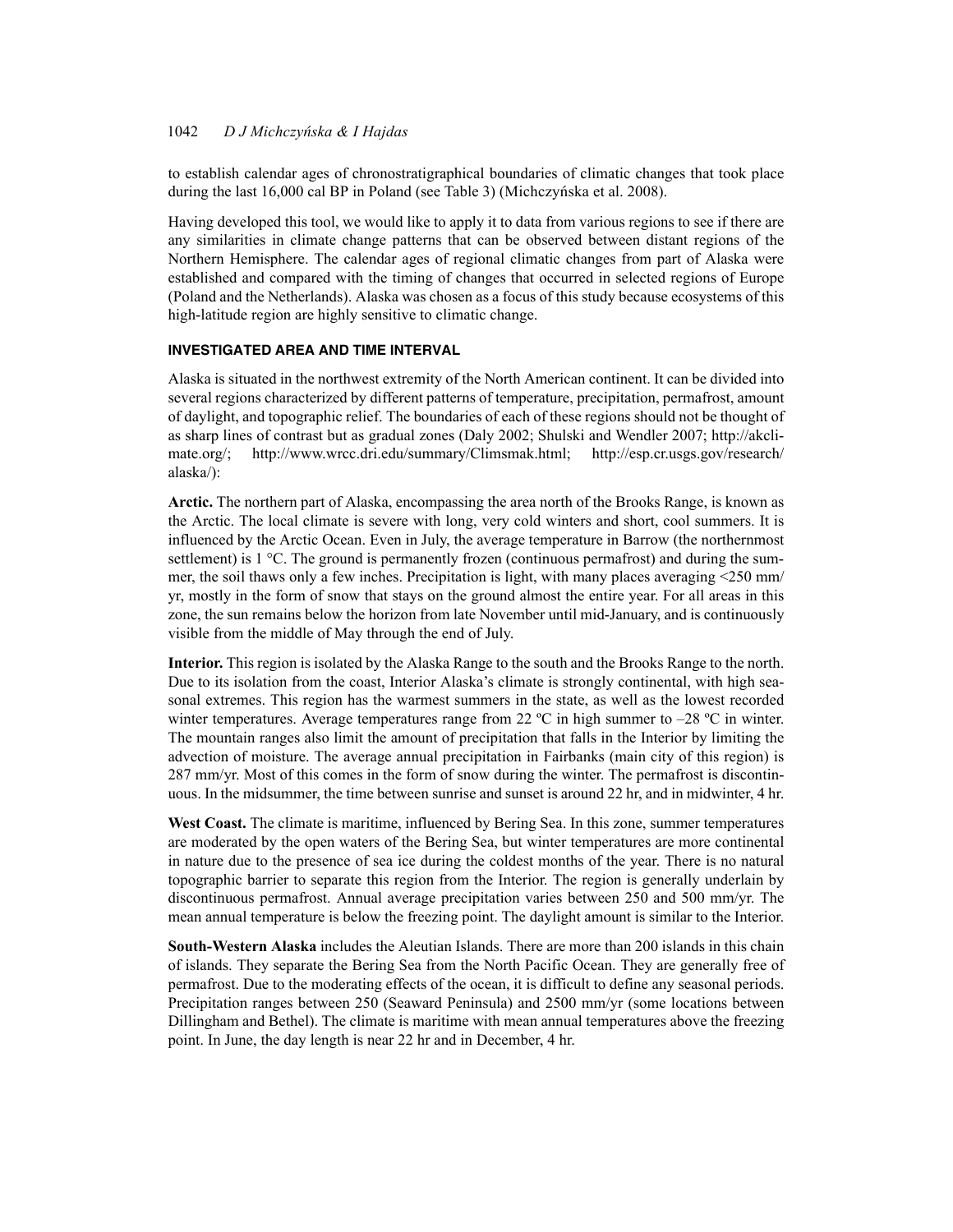**South-Central Alaska.** This area is under a strong maritime influence and is characterized by high annual precipitation and moderate temperatures. Regional precipitation ranges from 430 mm/yr in drier areas to more than 5000 mm/yr in the coastal mountains. The first snowfall usually comes in October or November. The average annual temperature is  $\sim$  5 °C. Ground near the coast is free of permafrost, and other areas of this zone are underlain by isolated masses of permafrost. In June, the day length is near 18 hr and in December, 6 hr.

**South-Eastern Alaska.** The climate of southeast Alaska is primarily influenced by the adjacent Pacific Ocean, and occasionally modified by dry continental air from Canada. This is the only region in Alaska in which the average daytime high temperature is above freezing during the winter months. The mean annual precipitation is 1560 mm. The zone is generally free of permafrost. Daylight hours reach 17 hr/day in June and fall to 7 hr/day in December.

### **Division of Analyzed Time Interval**

In the paper, the following terms are used: Wisconsin, Late Glacial, Bølling, Allerød, Younger Dryas, Preboreal, Boreal, Atlantic, Subboreal, and Subatlantic.

The period from  $\sim$ 20 kyr until the end of Pleistocene was characterized by a great expansion of glaciers. It has been given a series of local names: Pinedale or Wisconsin (in North America), Devensian (in the British Isles), Würm (in the Alps), Weichselian (in Scandinavia and northern Europe), Vistulian (in northern central Europe), and Valdai in eastern Europe. The location of the analyzed area determined the term "Wisconsin" as most appropriate.

The term "Late Glacial" is used according to the definition from *A Dictionary of Earth Sciences* (Allaby and Allaby 1999): "the term 'late glacial' is usually applied to the time between the first rise of the temperature curve after the last minimum of the Devensian/Wisconsin/Vistulian/Würm glaciation, and the very rapid rise of temperature that marks the beginning of the post-glacial, or Holocene period."

For the Late Glacial, names of climatic zones proposed in 1935 by Jessen (see Hoek 2008)— Bølling, Allerød, Younger Dryas—and for the Holocene—Preboreal, Boreal, Atlantic, Subboreal, and Subatlantic—proposed by Blytt and Sernander (see Mangerud et al. 1974) are used. Although these zones were proposed for Scandinavia and for the British Isles, they are commonly accepted and applied more widely than originally intended. This terminology was originally developed for biostratigraphy zones, but it is frequently used in a chronostratigraphic sense, which is also the case in this study.

### **Environmental Changes during Analyzed Time Period**

This project focused upon the last 16,000 cal BP. During the analyzed time period, one of the most important environmental changes was the global sea-level change. During the Late Wisconsin, the global sea level was about 120 m below its present position and a natural land bridge, called the Bering Land Bridge (BLB) or Beringia, linked present-day Siberia and Alaska. At its greatest extent, the land bridge was roughly 1600 km wide. Melting of glacier ice caused the sea levels to rise, gradually flooding the land bridge. During the Late Wisconsin (Late Glacial), the climate of the BLB was arid and cold. The land was not glaciated because snowfall was extremely light, and predominant vegetation was graminoid-herb-willow tundra (Ager 2003; Ager and Philips 2008). Rising sea levels had began to flood the BLB about 13,500 cal BP (http://www.ncdc.noaa.gov/paleo/parcs/ atlas/beringia/lbridge.html) and climate became wetter with deeper winter snows, and moist, cool summers with dwarf birch-heath-willow-herb tundra vegetation (Ager and Philips 2008).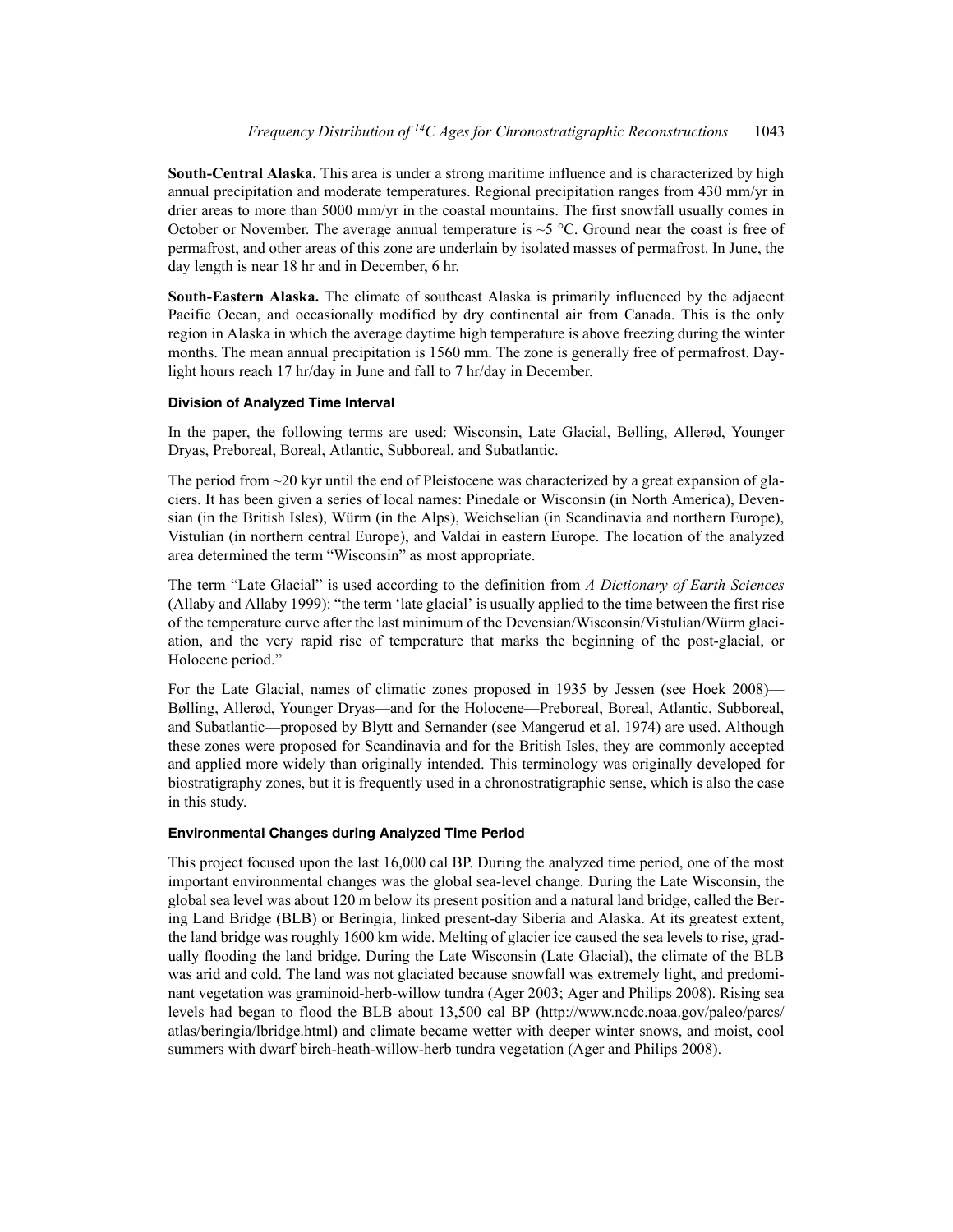# 1044 *D J MichczyÒska & I Hajdas*

The abrupt climatic change—the transition from glacial to interglacial conditions—was recorded clearly for many investigated sites in the Alaskan territory. On the whole, Alaskan climate became warmer and moister than climate of the Late Wisconsin, and an almost synchronous change from a herb-dominated to shrub-dominated tundra took place (Anderson and Brubaker 1993). The later climate changes were more complex in spatial and temporal patterns. Axford and Kaufman (2004) pointed to the role of local- and regional-scale factors, especially moisture availability. These local and regional factors acted as modulators of global-scale climate forcing.

### **METHODS**

Usually, researches choose one or a few sites and, based on results of their studies, try to reconstruct environmental changes concerning the studied region. The majority of these reconstructions are supported by <sup>14</sup>C dating; therefore, we propose another approach that is based on <sup>14</sup>C ages available from the whole region. Thus, we began by collecting information about  $^{14}$ C dating for the selected region. After rejection of questionable dates, a frequency distribution of the dates on a calendar timescale is constructed. The only assumption in our analysis is that samples are usually taken on purpose. In other words, in the analysis the distinct tendency to collect samples from specific horizons is taken into account. The assumption was testified for Poland (Michczyńska and Pazdur 2004; Michczyńska et al. 2007).

It is a general rule to take samples for  ${}^{14}C$  dating from places of visible sedimentation changes or changes in a pollen diagram. Thus, in the database for selected region there are 14C dates connected with only local environmental changes, with regional or global environmental changes, as well as random  $14C$  dates, i.e. connected with dating organic material for every few centimeters in some core. If we collect data from many places, then the common signal is increased, and the signals concerning local changes (or connected with random dates) are smoothed. As a result, if there is any common signal in the chosen set, we can expect peaks in the frequency distribution of dates. We expect that dates connected with chronozones occur significantly more frequently, and therefore, they produce peaks on PDFs. Moreover, the faster the environmental changes, a more distinct boundary and a more distinct, narrow peak could be expected. Dates corresponding to such changes encompass a smaller time period.

The methods employed in this study involve construction of a database of  $\sim$ 1000 <sup>14</sup>C dates for organic samples collected from records of Alaska, i.e. "data mining." The 14C database was compiled from dates lists published in *Science* and *Radiocarbon* journals, and from scientific papers available via ISI Web of Knowledge (see Appendix) published up to date. The next step after collecting the data was selection of dates. Excluded from the analysis were all dates suspected of contamination by younger or older organic matter (on the base of inconsistency of  $^{14}C$  age and stratigraphy or palynology), connected with dating earthquake, volcano activity, human activity, and also dates for driftwood. In total, the database includes  $974 \text{ }^{14}$ C dates from 469 sites (see Figure 1). The number of <sup>14</sup>C ages obtained on different types of dated material is given in Table 1.

Our task was to reconstruct chronozones on a calendar timescale; therefore, the set of <sup>14</sup>C dates was calibrated and a summed probability density function (PDF) was calculated. The culminations of the PDF represent periods of environmental changes on a regional or global scale and are helpful in identifying the chronostratigraphical boundaries on a calendar timescale. We are looking for coincidence of these peaks and localizations of chronozones (e.g. proposed by Mangerud et al. 1974) after their calibration. This method was used also for estimating calendar dates of chronozones for Poland.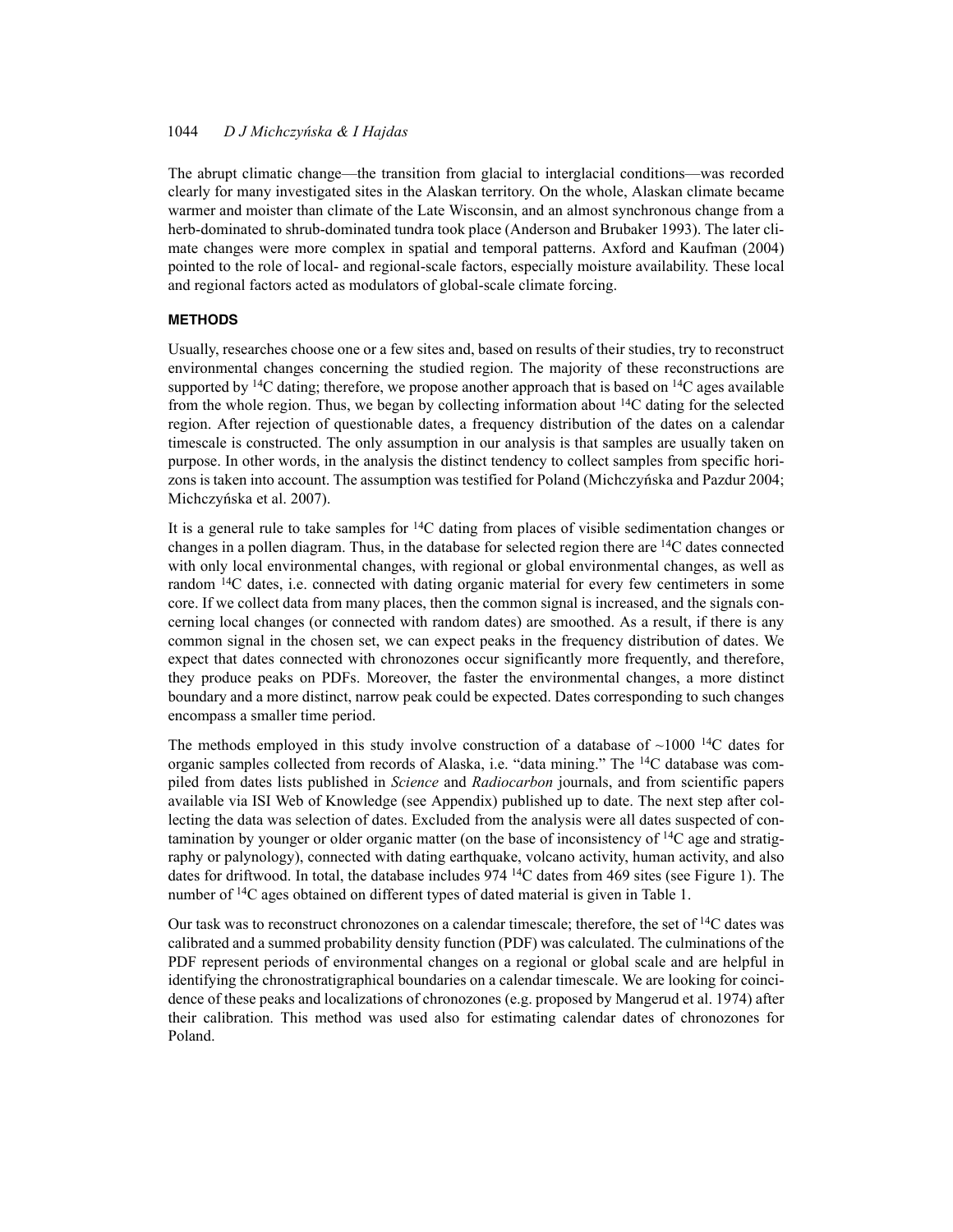

Figure 1 Alaska regions and sampling sites. South-Western, South-Central, and Maritime regions were joined together for simplification.

| Dated material | Number of samples |
|----------------|-------------------|
| Wood           | 407               |
| Peat           | 207               |
| Organic matter | 174               |
| Plant remains  | 89                |
| Bulk sediment  | 21                |
| Gyttja         | 17                |
| Charcoal       | 16                |
| Pollen         | 15                |
| Macrofossils   | 8                 |
| <b>Moss</b>    | 5                 |
| Seeds          | 5                 |
| Soil           | 4                 |
| Detritus       | 3                 |
| Clay           |                   |
| Mud            |                   |
| Root           |                   |

Table 1 Number of samples vs. dated material in analyzed set of 14C dates.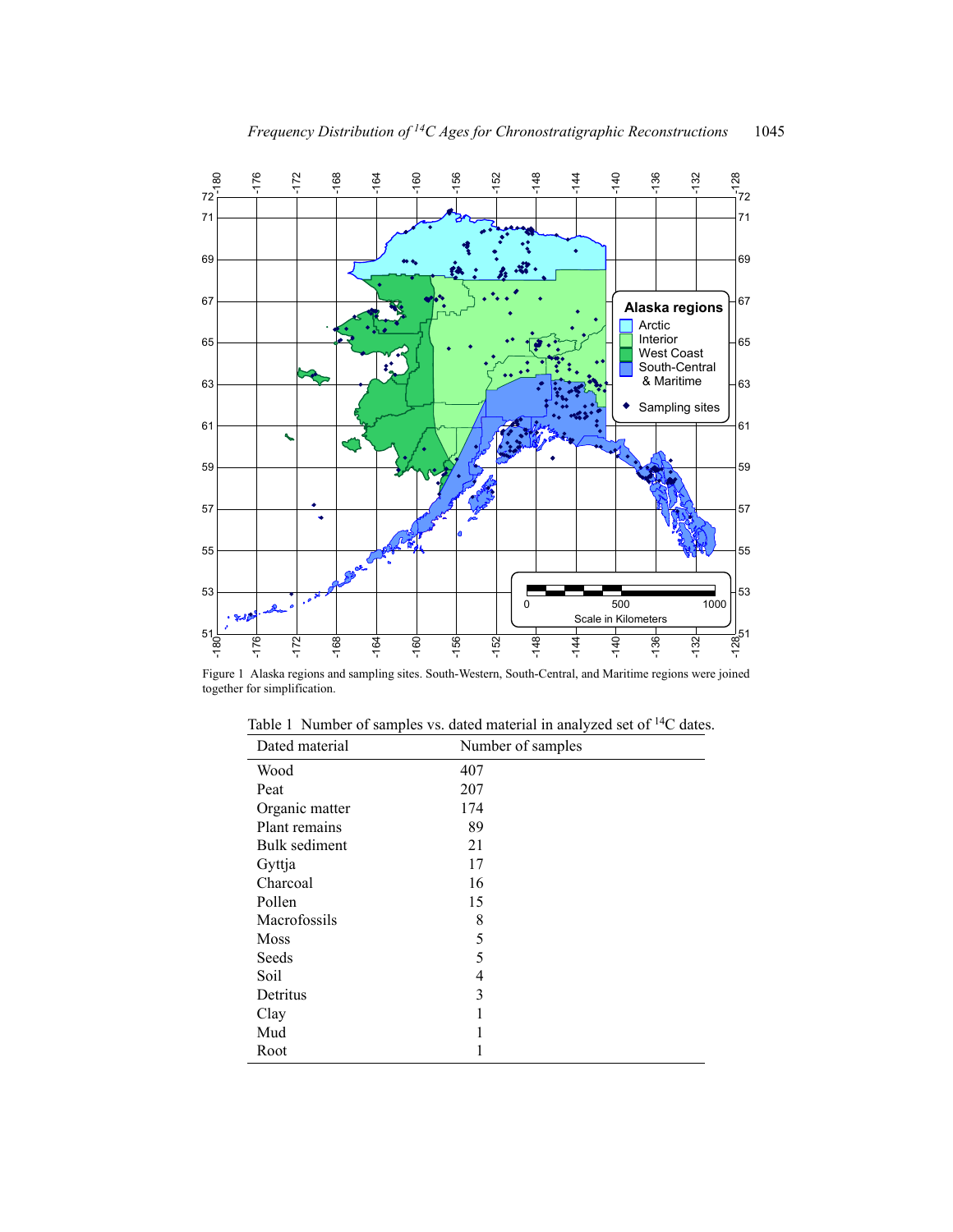#### **Chronozones for Poland**

The boundaries of chronozones proposed by Mangerud et al. (1974) were given as rounded numbers on a 14C timescale. Similar chronozones for the Polish territory were proposed by Starkel (1977, 1999), but he proposed the additional divisions of Atlantic, Subboreal, and Subatlantic on 4, 2, and 3 subzones, respectively (see Table 2). Boundaries for Poland were established mainly on the basis on fluctuations in rainfall and runoff regime reflected in fluvial and other facies of continental deposits and also changes in pollen diagrams supported by 14C dating of organic material from the appropriate horizons. Results of calibration of these  ${}^{14}C$  ages (with an arbitrary chosen uncertainty, i.e. 50 or 100 yr) inform us roughly where chronozones could be located on a calendar timescale. More precise localization can be obtained by combining this information (probability distributions of calendar ages for chronozones) with the shape of the PDF constructed for a large set of  $^{14}C$  dates. Calendar ages for the Late Glacial and Holocene chronozones in Poland were proposed on the basis of analysis of 2 large sets of  $^{14}$ C dates: 785 dates of peat samples and 331 dates of fluvial sediments (Michczyńska et al. 2008) (Table 3).

|                         | Mangerud et al. (1974) | Starkel 1999                              |  |
|-------------------------|------------------------|-------------------------------------------|--|
| Name of zones           | $14C$ yr BP            | ${}^{14}C$ yr BP                          |  |
| Subatlantic             |                        | SA2/SA3<br>500                            |  |
|                         |                        | SA1/SA2<br>2000                           |  |
| Subboreal/Subatlantic   | 2500                   | 2800                                      |  |
| <b>Subboreal</b>        |                        | SB <sub>1</sub> /S <sub>B</sub> 2<br>4200 |  |
| Atlantic/Subboreal      | 5000                   | 5000                                      |  |
| Atlantic                |                        | 6000<br>AT3/AT4                           |  |
|                         |                        | AT2/AT3<br>6600                           |  |
|                         |                        | AT1/AT2<br>7700                           |  |
| Boreal/Atlantic         | 8000                   | 8400                                      |  |
| Preboreal/Boreal        | 9000                   | 9300                                      |  |
| Younger Dryas/Preboreal | 10,000                 | 10,250                                    |  |
| Allerød/Younger Dryas   | 11,000                 | 11,800                                    |  |

Table 2 Chronostratigraphical subdivisions of the Holocene according to Mangerud and Starkel.

#### **Chronostratigraphy for the Netherlands**

 $14C$  dates connected with dating zone boundaries for 102 pollen diagrams from the Netherlands, northern Belgium, and northwestern Germany were collected by Hoek (1997). We used his data to establish zone boundaries in calibrated years. These zones were established using the *Sequence* function in OxCal (Bronk Ramsey 2008). As values of these boundaries, we proposed to use expected values and dispersions (see Table 3).

# **RESULTS**

The whole large set of chosen <sup>14</sup>C dates was calibrated and a probability density function (PDF) was constructed using the function *Sum* in OxCal (Bronk Ramsey 1995, 2001, 2008) and the IntCal09 calibration curve data (Reimer et al. 2009) (see Figure 2A). Similar PDFs for different climatic regions of Alaska were also constructed (Figure 2B–G).

**Alaska**, the whole area, 974 14C dates, Figure 2A: The division of the analyzed time period was proposed based on the shape of the constructed PDF. The clearest are the following boundaries: 11,200 cal BP, which is close to the Younger Dryas/Boreal transition (YD/BO); 9500 cal BP, which is close to the Boreal/Atlantic (BO/AT); and 2750 cal BP, which is close to the Subboreal/Subatlantic (SB/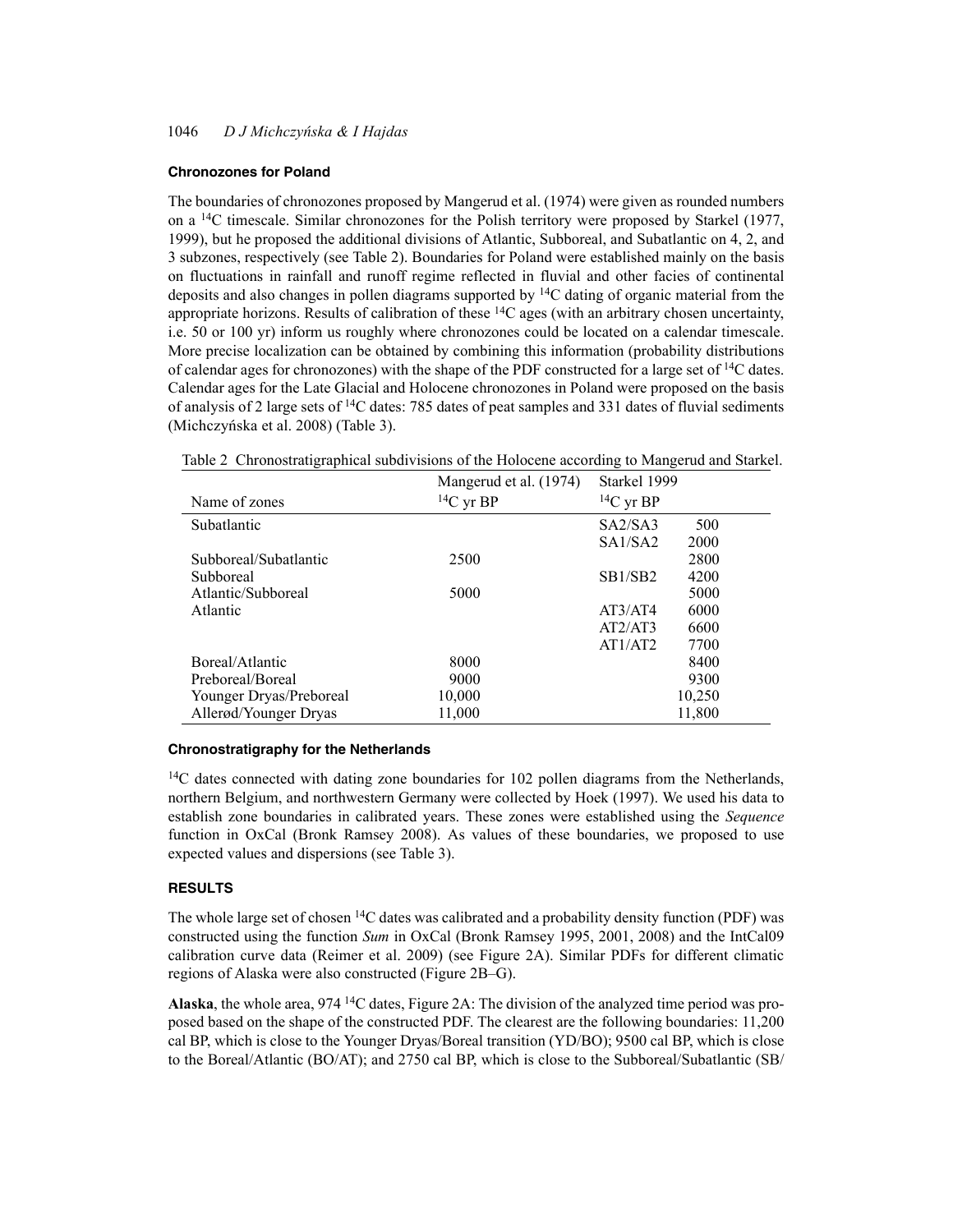SA). The peak near 12,850 cal BP could possibly correlate with the Allerød/Younger Dryas boundary (AL/YD); however, no distinct boundaries close to the Preboreal/Boreal (PB/BO) and the Atlantic/Subboreal (AT/SB) can be set, although there are visible changes at 10.2 and 6 ka cal BP. It is possible that the gap near 14,000 cal BP could also be connected to the European Older Dryas event.

The following periods are clearly visible as wide peaks:  $15,000-13,000$ ,  $\sim$ 1200, and  $\sim$ 400 cal BP, which might reflect the Bølling-Allerød warming, the Medieval Warm Period (MWP,) and the Little Ice Age (LIA), respectively. There are visible differences between particular regions. Due to the influence of local factors, not all changes are recorded in all the regions:

**Maritime (South-Eastern Alaska)**, 156 14C dates, Figure 2B: The clearest boundaries are at 9500 and 2750 cal BP, which are close to the European BO/AT and SB/SA, respectively. The onset of the Younger Dryas is not distinctly visible. The values of the curve during 0–2 ka cal BP are high due to a large portion of  $14C$  dates obtained for this time period (62 dates). These data reflect changes in the local glaciers' extent.

**South-Western Alaska**: there were only 8<sup>14</sup>C dates for this region and they were added to the <sup>14</sup>C dates set for South-Central region.

**South-Central**, 213 14C dates, Figure 2C: There are visible boundaries at: 10,200, 9500, and 2750 cal BP, which might correspond to the PB/BO, BO/AT and SB/SA boundaries, respectively. There are visible peaks at ~1200 and ~400 cal BP, which might show MWP and LIA periods, respectively.

**South-Central and Maritime**, 369 14C dates, Figure 2D: The shape of the PDF for the time period 0–2 ka cal BP confirms that peaks for the same period for the Maritime region reflected only local changes. A rather flat part of the curve during the Late Glacial and the beginning of the Holocene is connected with the fact that most of the landscape was buried under glacial ice during this time.

**Interior**, 215 14C dates, Figure 2E: There are distinct boundaries: at 12,850, 11,200, 10,200, 9500, 6000, 4850, and 2750 cal BP, which might correlate with climatic chronozones as defined for Europe (AL/YD, YD/PB, PB/BO, BO/AT, AT/SB1, SB1/SB2, and SB2/SA). There are clearly visible warming events before 13,000 and at ~1200 cal BP that can be correlated to the Bølling-Allerød and the MWP, respectively. The peak at  $\sim$ 400 cal BP can be correlated with the LIA. Clearly, the environmental changes in this region are the most distinct.

**West Coast**, 158 14C dates, Figure 2F: There is a visible warming at 16,000–13,000 cal BP that is close to the Bølling-Allerød in Europe. Any boundaries that are near the European AL/YD and YD/ PB are hardly visible. The peak near 10.2 ka cal BP seems to be connected to the PB/BO boundary. There are distinct boundaries at 6000, 4850, and 2750 cal BP that might correlate to the AT/SB1, SB1/SB2, and SB2/SA, respectively.

**Arctic**, 232 14C dates, Figure 2G: There are distinct peaks at 13,400, 12,850, 11,200, and 9500 cal BP. The 3 latter peaks are close to the European AL/YD and YD/BO transitions and to the BO/AT. There is a visible warming at 15,000–13,000 cal BP close to the Bølling-Allerød timing. The Holocene boundaries at 5600 and 2300 cal BP seem to be shifted in comparison with the other regions and do not closely resemble the AT/SB and SB/SA boundaries from Europe. Because of the presence of continuous permafrost, there is a big risk of contamination of 14C samples by older or younger organic matter for this region. It is difficult to say if the differences between the shape of the PDF for the Arctic and the rest of the regions are connected with different patterns of environmental changes in the past or with contamination.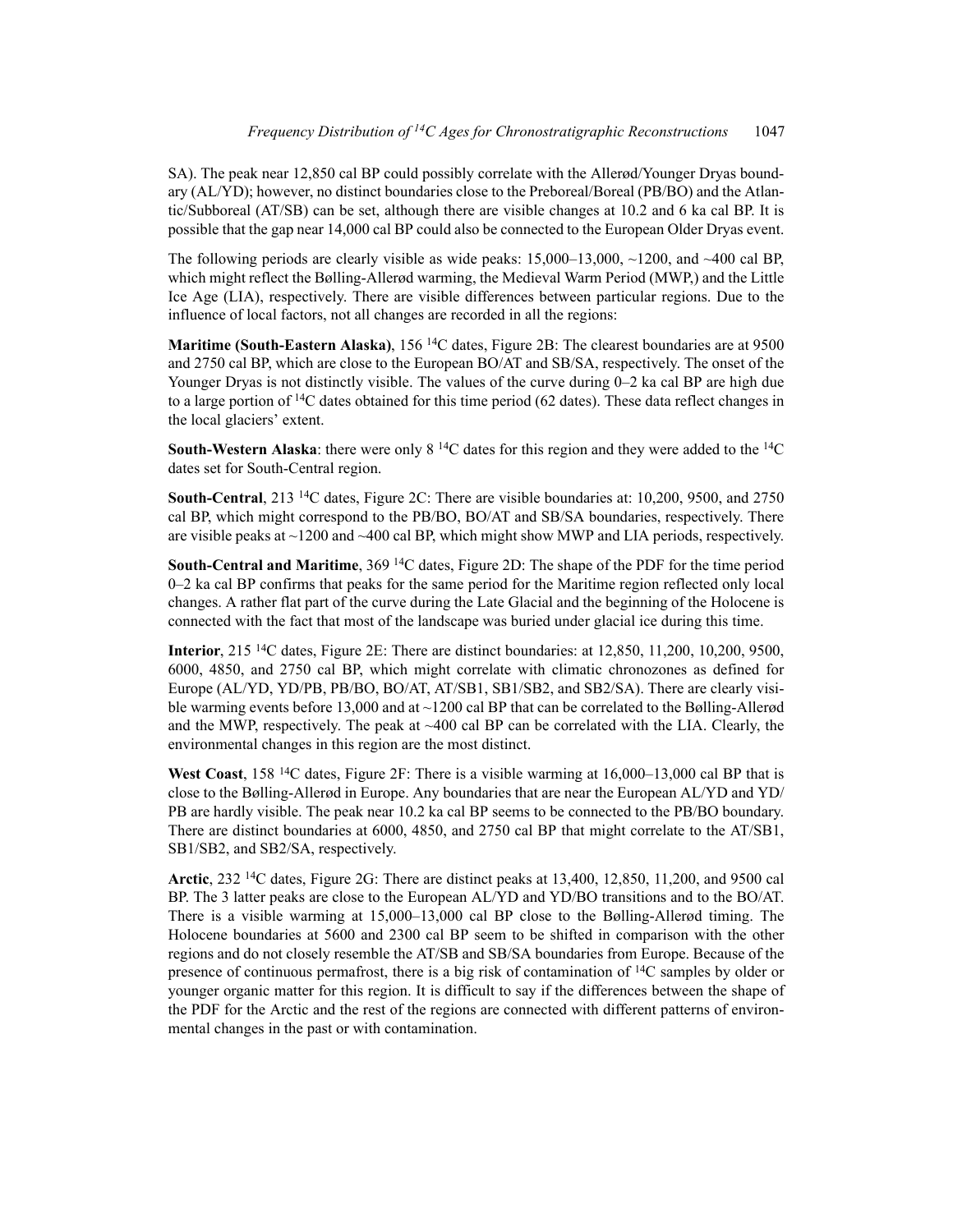

Figure 2 Probability density functions for Alaska and its different regions in comparison with environmental data. The proposed chronozones for Alaska are marked in A.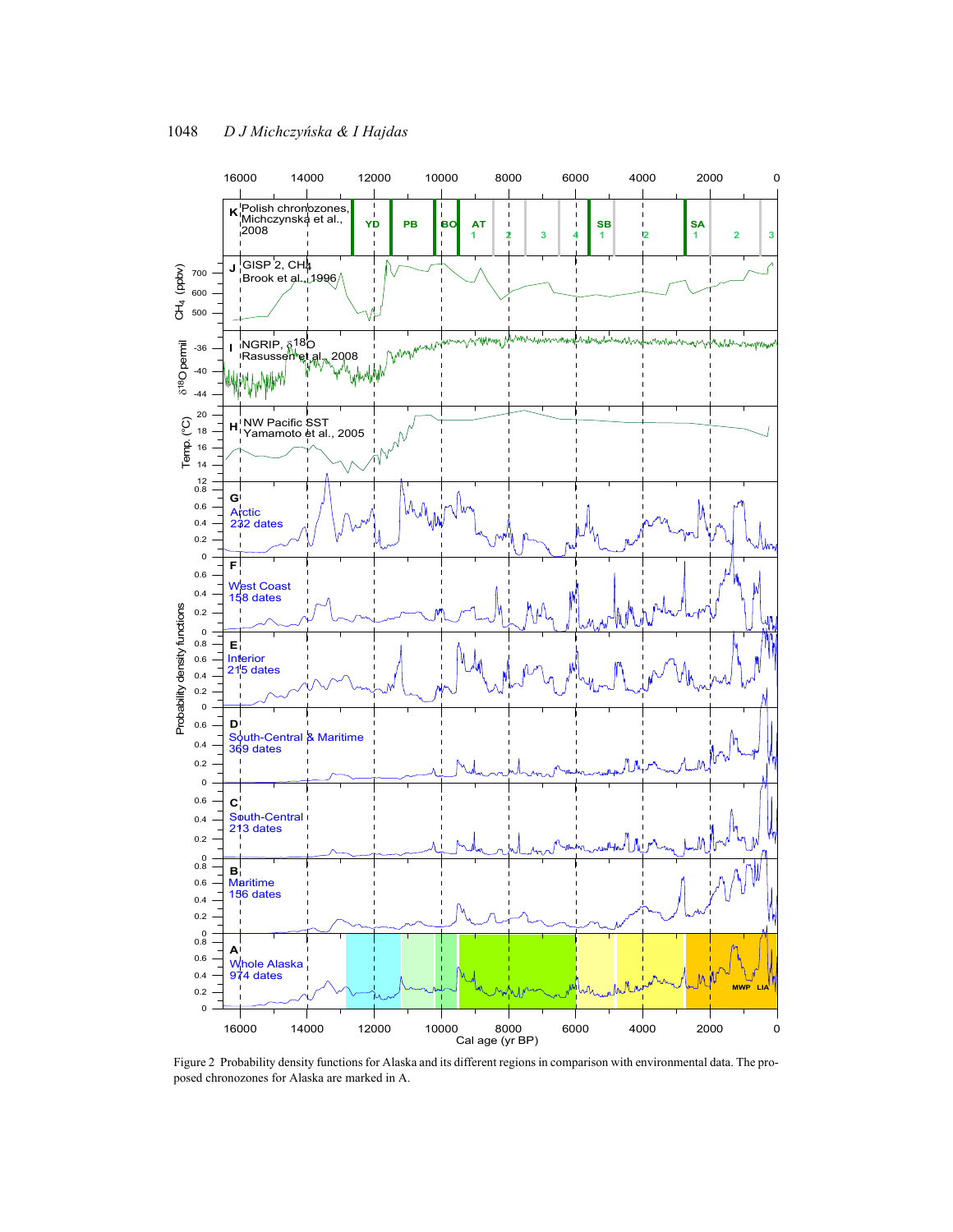Data from the northwestern Pacific (reconstruction of SST, Yamamoto et al. 2005, Figure 2H), Greenland ice core (changes of  $\delta^{18}O$  in NGRIP core and methane concentration in GISP2, Rasmussen et al. 2008; Brook et al. 1996; Figure 2 I–J), and chronozones proposed for Poland (Michczyńska et al. 2008, Figure 2K) were used to compare the division of the Late Glacial and the Holocene period into chronozones with other environmental data.

# **DISCUSSION**

### **Validity of Used Dates: Possible Influence of Contaminated Samples**

Almost half of dates were obtained on samples of wood (407), charcoals (16), and seeds (5), which are considered to be most suitable materials for  ${}^{14}C$  dating. Although contamination of the samples cannot be excluded, the influence of incorrect dates on the shape of the probability density function (PDF) constructed for a large set of  ${}^{14}C$  dates is limited. This fact was tested by Michczyńska in her PhD thesis (2003). It was shown that even in the case when 30% of samples are contaminated by younger or older organic matter (e.g. 15% of all dates are younger by 10% and another 15% of all dates are older by 10%), changes of the shape of the PDF are not significant. The experiment was repeated many times and contaminated dates were chosen randomly. Moreover, the only region for which contamination can play a significant role is the Antarctic. Nevertheless, a study based on 1 type of material could be more valid. The authors' forthcoming study in the field of reconstruction of chronozones is planned to focus on regional and interregional comparisons based on the same type of dated material.

# **Influence of Chosen Divisions into Regions**

A great diversity in the precipitation, temperature, topography, and glacial ice cover patterns within a chosen region could result in asynchrony of chronozones from place to place (strong local effect). Such a case takes place for the South-Central and Maritime regions. Consequently, only a few boundaries are recorded in the shape of the PDFs.

# **Uncertainty of Established Chronozones**

An uncertainty for the established chronozones expressed as a width of the peak at half of its height seems to be an acceptable solution. The authors propose to set the value of the uncertainty as 100 yr on average. The boundaries established for different regions of the Northern Hemisphere are presented in Table 3.

# **Alaska vs. Poland:**

For detailed comparison, the frequency distributions of dates from Poland and Alaska are presented in Figure 3. The curves during the Last Glacial-Interglacial Transition (LGIT) are correlated. For both regions, a warming at 15,000–13,000 cal BP (Bølling-Allerød) is clearly visible. The onset of the Younger Dryas is better marked for Poland than for Alaska. It should be stressed that the uncertainty of the calibration curve for ages greater than 12,600 cal BP is significantly higher than for lower ages. By contrast, the onset of the Holocene is more distinct for Alaska. The changes during the YD/PB transition observed in the PDF curve for Poland are more smoothed than for Alaska. It could also be cause by the geographical coordinates: high-latitude regions are more sensitive on climate changes. For Poland, the YD/PB boundary was chosen at the mid-point of the slope of the curve. Such localization is in high concordance with boundaries established for Lake Gościaż (Goslar et al. 2000), one of the representative geo-sites selected for the European Network.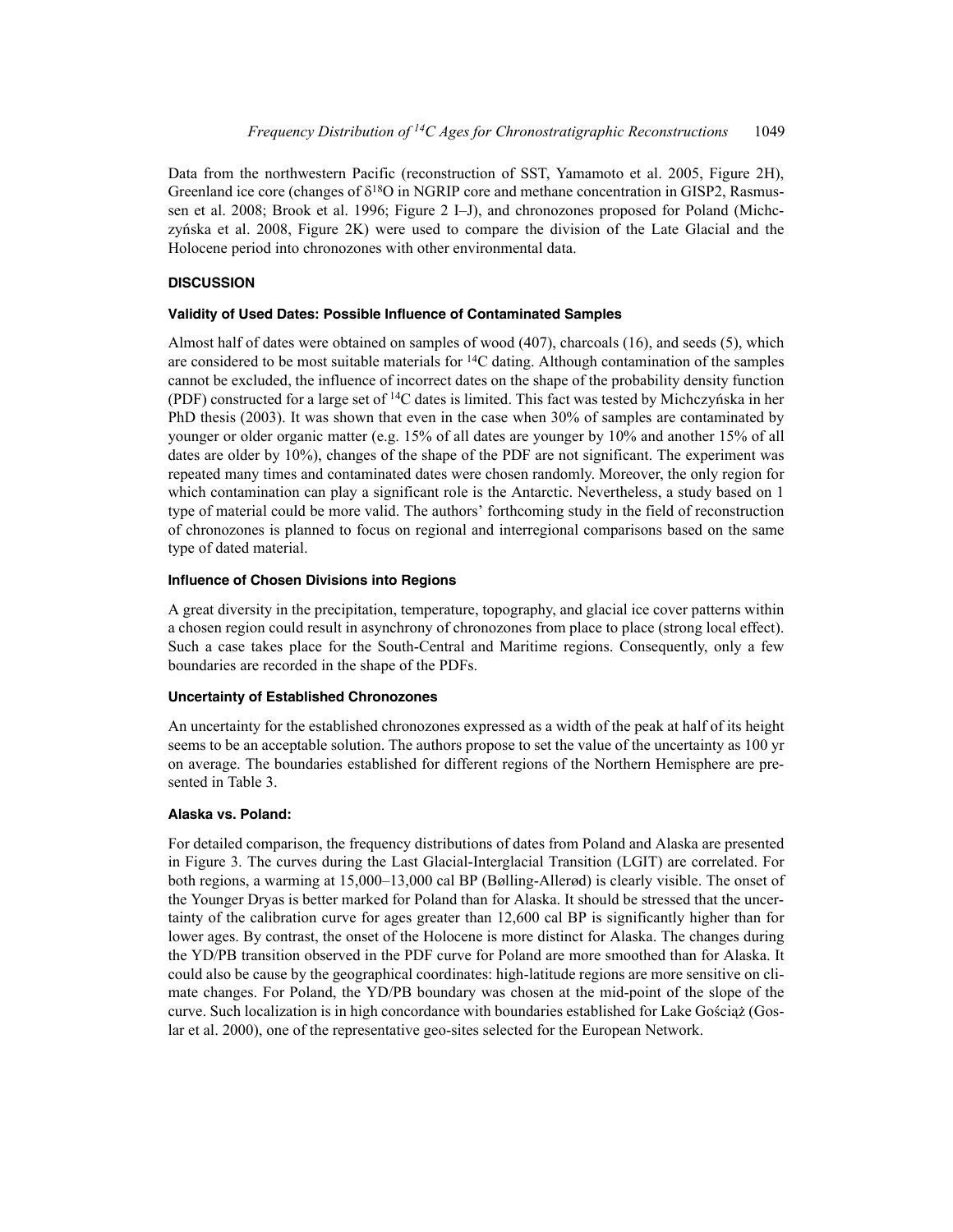## 1050 *D J MichczyÒska & I Hajdas*

Table 3 Proposed chronozones for Alaska (this study), Poland (Michczyńska et al. 2008), and the Netherlands (Hoek 1997, changed) compared with event stratigraphy for NGRIP (Hoek 2008; Lowe et al. 2008) and Lake Suigetsu (Nakagawa et al. 2005). All boundaries are expressed in yr BP. For NGRIP boundaries, maximum counting errors (MCE) are also given in parentheses.<sup>a</sup>

|                                                                                             | Alaska                                                                        | Poland                                                     |                                                                                                | the Netherlands                                                                                                                           | NGRIP<br>event stratigraphy                                                                                 | Suigetsu<br>event stratigraphy                                                         |                                                |
|---------------------------------------------------------------------------------------------|-------------------------------------------------------------------------------|------------------------------------------------------------|------------------------------------------------------------------------------------------------|-------------------------------------------------------------------------------------------------------------------------------------------|-------------------------------------------------------------------------------------------------------------|----------------------------------------------------------------------------------------|------------------------------------------------|
| <b>SA</b><br>SB <sub>2</sub><br>SB1<br>AT<br><b>BO</b><br>PB<br>YD<br>AL<br><b>OD</b><br>Bø | 2750<br>4850<br>6000<br>9500<br>$-10,200$<br>11,200<br>$-12,850$<br>$=14,000$ | 2750<br>4850<br>5600<br>9500<br>10,200<br>11,500<br>12,650 | Holocene<br>$GS-1$<br>$GI-1a$<br>$GI-Ib$<br>$GI-1c$<br>$GI-1d$<br>$GI-1e$<br>$\overline{GS-2}$ | $-11,800 \pm 180$<br>$-12,750 \pm 50$<br>$-13,100 \pm 50$<br>$-13,420 \pm 40$<br>$13,770 \pm 40$<br>$-13.910 \pm 50$<br>$-14,450 \pm 170$ | 11,653 (99)<br>12,846 (138)<br>13,049 (143)<br>13,261 (149)<br>13,904 (165)<br>14,025 (169)<br>14,642 (186) | <b>SGPH</b><br>SGPS-1<br>SGPI-1a<br>$SGPI-1b$<br>SGPI-1c<br>$\overline{\text{SGPS-2}}$ | 11,250<br>12,300<br>13,750<br>13,950<br>15,000 |

aBø: Bølling; OD: Older Dryas; GS: Greenland stadial; GI: Greenland interstadial; SGP: Suigetsu pollen (H: Holocene; S: stadial; I: interstadial).



Figure 3 Comparison of the chronozones proposed for Alaska and Poland

The boundaries between the Boreal and Atlantic, and also between the Subboreal and Subatlantic are distinct for both regions (and also Alaska subregions), near 9500 and 2750 cal BP, respectively. It should be noted that the shape of the PDF curve for Alaska is highly influenced by the shape of the PDF for the Interior region; therefore, the observed synchrony between Poland and Alaska concerns mainly 2 areas with continental climate: Poland and the Alaskan Interior.

#### **Alaska vs. the Netherlands**

For the Netherlands region, only data concerning LGIT are presented in Table 3. It is interesting that the gap near 13,900–14,000 cal BP, which is visible for the Whole Alaska PDF and the PDFs of 3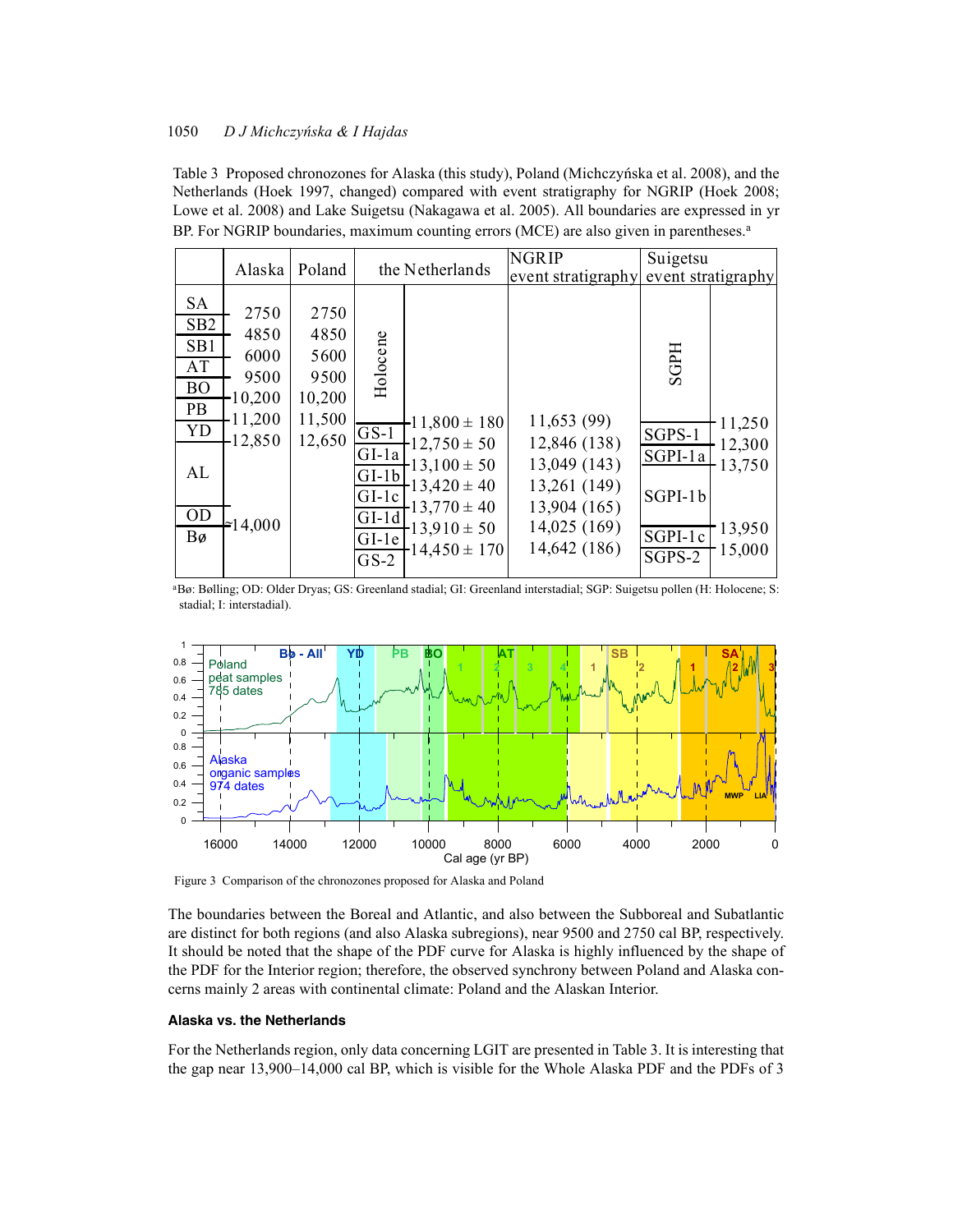Alaskan regions, Arctic, Interior, and West Coast (cf. Figure 2), correlates with the Older Dryas event recorded in the pollen diagrams from the Netherlands (cf. Table 3).

It is difficult to say if there are any offsets between boundaries marking the beginning of the cold event (European AL/YD) for these regions. From a statistical point of view, 2 results  $(12,850 \pm 100$ and  $12,750 \pm 50$  cal BP) are in agreement, but the next boundary marking the end of the cold event (European YD/PB) for Alaska is distinctly younger (11,200  $\pm$  100 cal BP) than the appropriate boundary GS-1/Holocene for the Netherlands  $(11,800 \pm 180 \text{ cal BP})$ .

### **Alaska vs. NGRIP**

The gap near 13,900–14,000 cal BP visible for the Whole Alaska PDF and the PDFs of 3 Alaska regions, Arctic, Interior, and West Coast (cf. Figure 2), is in correlation with the GI-1d event recorded in the ice core NGRIP (14,025–13,904 cal BP). There is an excellent agreement between the ages for the onset of the cold event  $(12,850 \pm 100 \text{ cal BP})$  and  $GI-1a/GS-1$   $(12,846 \text{ cal BP with}$ maximum counting error of 138), but the ages for the end of this event in Alaska (11,200 cal BP) and GS-1/Holocene (11,653 cal BP with maximum counting error of 99) are different.

#### **Alaska vs. Suigetsu**

There is an agreement between the gap near 13,900–14,000 cal BP visible for the Whole Alaska PDF and the PDFs of 3 Alaska regions, Arctic, Interior and West Coast (cf. Figure 2), and boundary SGPI-1c/SGPI-1b (13,950 vyr BP). There is an excellent agreement between ages of the change at 11,200  $\pm$ 100 cal BP and the SGPS-1/SGPH boundary (11,250 vyr BP). There is a distinct shift between the onset of the cold event at  $12,850 \pm 100$  cal BP and the SGPI-1a/SGPS-1 event (12,300 vyr BP).

#### **Influence of Calibration Curve**

Changes in the shape and uncertainty of the calibration curve influence the shape of the constructed PDFs. This effect can be seen in Figure 4 where results received for Alaska and Poland are presented for 2 versions of the calibration curve: IntCal04 (Reimer et al. 2004) and IntCal09 (Reimer et al. 2009). Application of the updated version of the calibration curve resulted in a shift of the onset of the cold event of the European Younger Dryas. This boundary is now marked as a lower peak (due to the higher uncertainty of IntCal09 compared to IntCal04 for ages older than 12,600 cal BP).

### **CONCLUSIONS**

Changes in environmental conditions are often recorded as changes in the type of sediment. Preferential sampling from such horizons results in notably greater numbers of  $14C$  dates in the literature that correspond to chronostratigraphical boundaries. Shape analysis of the frequency distribution of <sup>14</sup>C dates could be useful in the reconstruction of the environmental changes. On the curve of the probability density function, chronostratigraphical boundaries are marked by peaks. The faster and stronger the environmental change, the more distinct and steeper the peaks observed.

The wide peaks at  $15,000-13,000, \sim 1200$ , and  $\sim 400$  cal BP, might correspond to the Allerød-Bølling warming, the Medieval Warm Period, and the Little Ice Age, respectively. The cold event during the LGIT, marked in the PDF curve for Alaska, seems to be correlated with the changes in the concentration of 18O in the NGRIP ice core and with the sea surface temperature in the NW Pacific region.

The peak near 12,850 cal BP in the PDF for Alaska correlates well with the European boundary AL/ YD for Poland (12,650  $\pm$  100 cal BP) and the Netherlands (12,750  $\pm$  50 cal BP), as well as with the GI-1a/GS-1 boundary for the NGRIP core (12,846 (138) cal BP). Higher resolution of the calibra-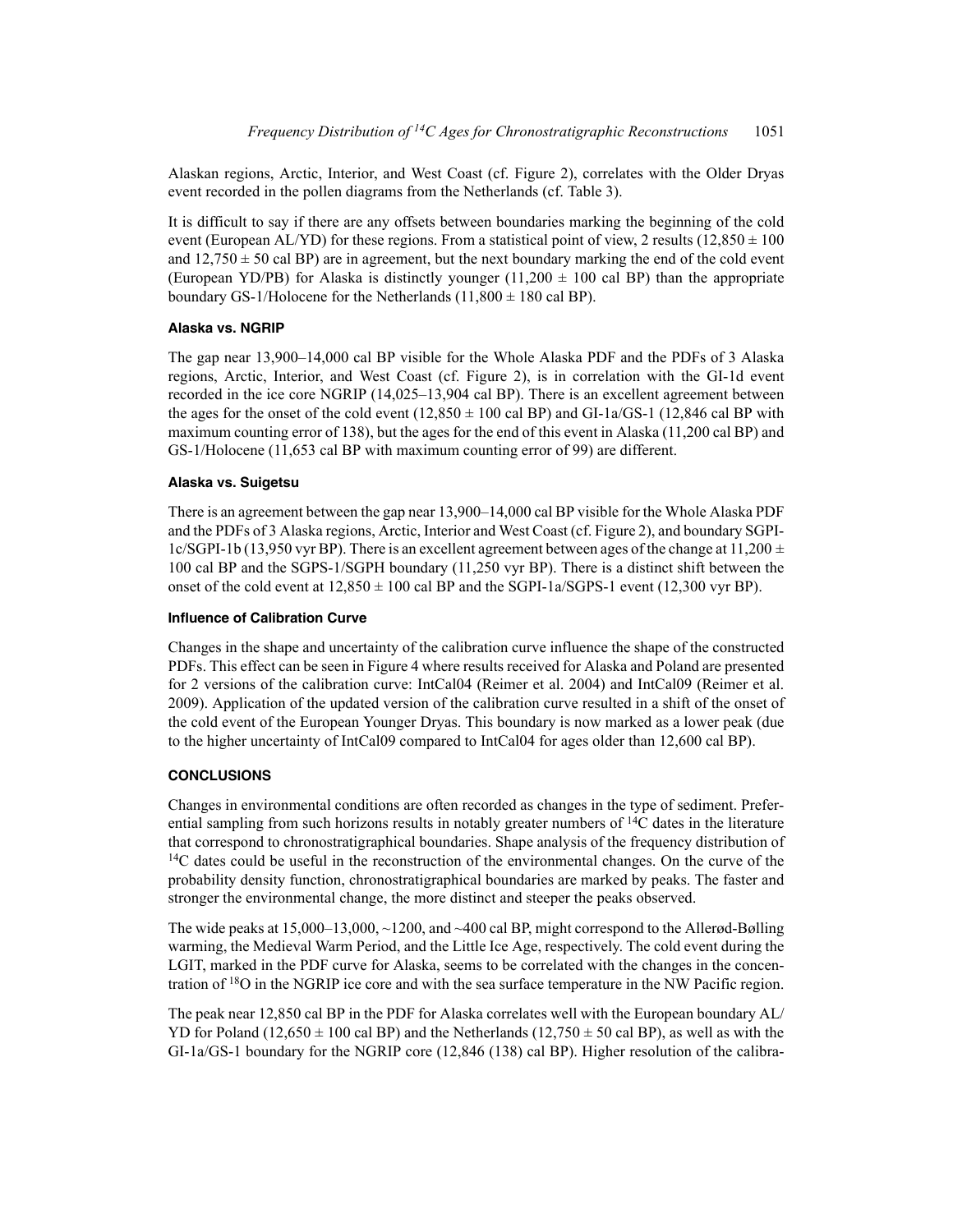

Figure 4 The influence of the calibration curve on the shape of PDFs. Changes in a course of the calibration curve and its higher uncertainty during the interval 12,600–16,000 cal BP resulted in changes of the PDFs constructed for Poland and Alaska. The onset of Younger Drays for Poland and Alaska is now shifted towards younger ages.

tion curve during Last Glacial-Interglacial Transition is needed to set more precise boundaries for this time interval.

The boundaries for the Whole Alaska PDF (11,200, 9500, 6000, 2750 cal BP) are distinctly visible and near the following European boundaries: YD/PB, BO/AT, AT/SB, and SB/SA, respectively. There is a good correlation between the established chronozones for Alaska and Poland, although they are not simultaneous. This means that environmental changes were similar for the whole hemisphere, but some shifts can be observed from region to region. Our results show synchrony and asynchrony of events that could be helpful in the discussion of abrupt climate changes.

#### **ACKNOWLEDGMENTS**

We would like to thank both reviewers, Dorothy Peteet and Wim Hoek, for their valuable comments. This study was performed in the framework of the Marie Curie Programme, Transfer of Knowledge Action, ATIS Project (MTKD – CT – 2005 – 029642).

#### **REFERENCES**

- Ager TA. 2003. Late Quaternary vegetation and climate history of the central Bering land bridge from St. Michael Island, western Alaska. *Quaternary Research* 60(1):19–32.
- Ager TA, Philips RL. 2008. Pollen evidence for Late Pleistocene Bering land bridge environments from Norton Sound, northeastern Bering Sea, Alaska. *Arctic, Antarctic and Alpine Research* 40(3):451–61.
- Allaby A, Allaby M. 1999. *A Dictionary of Earth Sciences* [WWW document]. http://www.encyclopedia.com.
- Anderson PM, Brubaker LB. 1993. Holocene vegetation and climate histories of Alaska. In: Wright HE, Kutz-

bach JE, Webb III T, Ruddiman WF, Street-Perrott FA, Bartlein PJ, editors. *Global Climates since the Last Glacial Maximum*. Minneapolis: University of Minnesota Press.

- Axford Y, Kaufman DS. 2004. Late Glacial and Holocene glacier and vegetation fluctuations at Little Swift Lake, southwestern Alaska, U.S.A. *Arctic, Antarctic, and Alpine Research* 36(2):139–46.
- Bronk Ramsey C. 1995. Radiocarbon calibration and analysis of stratigraphy: the OxCal program. *Radiocarbon* 37(2):425–30.
- Bronk Ramsey C. 2001. Development of the radiocarbon calibration program. *Radiocarbon* 43(2A):355–63.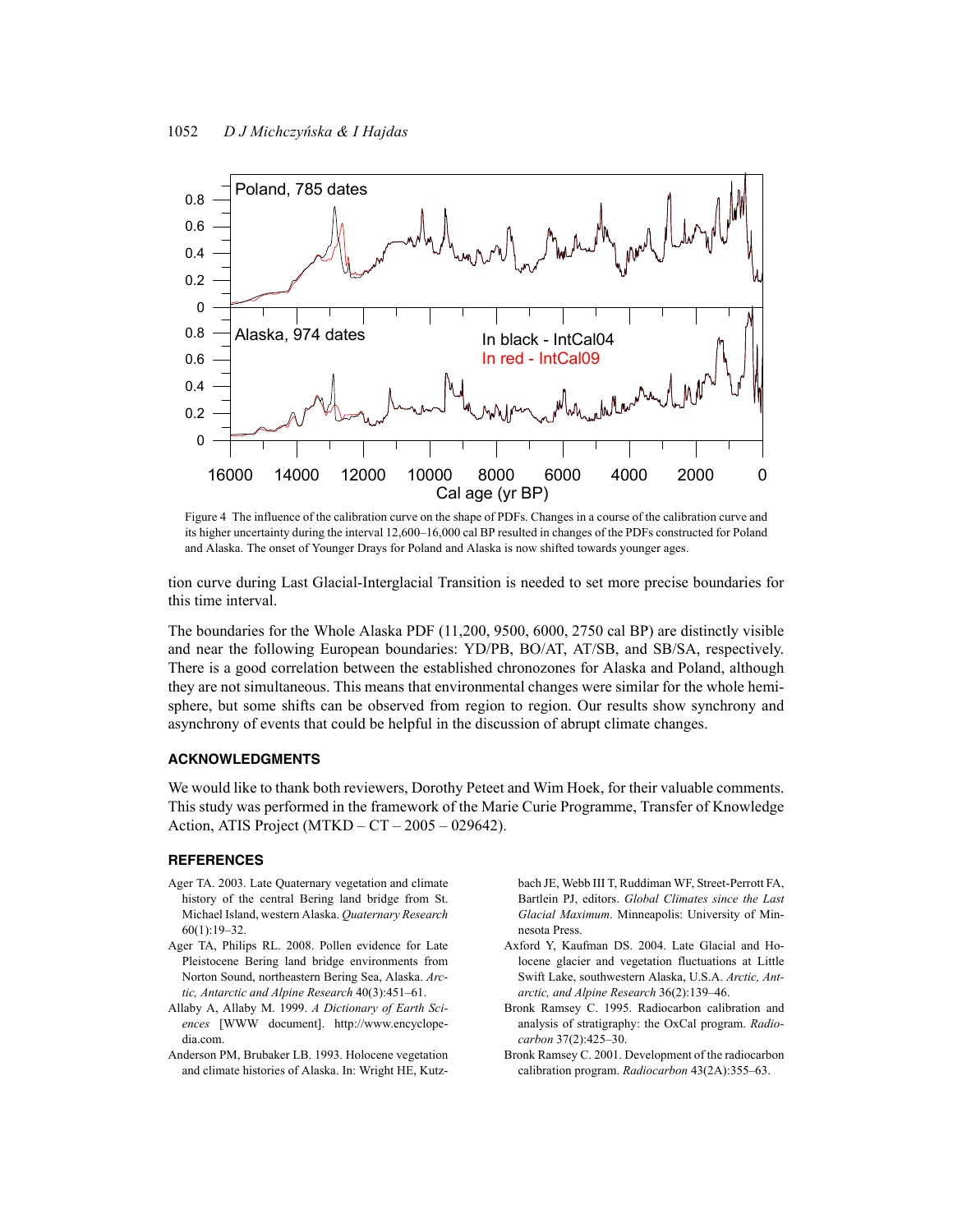- Bronk Ramsey C. 2008. Deposition models for chronological records. *Quaternary Science Reviews* 27(1–2): 42–60.
- Brook EJ, Sowers T, Orchardo J. 1996. Rapid variations in atmospheric methane concentration during the past 110,000 years. *Science* 273(5278):1087–91.
- Buck CE, Cavanagh WG, Litton CD. 1996. *The Bayesian Approach to Interpreting Archaeological Data*. Chichester: Wiley. 402 p.
- Buck CE, Christen JA, James GN. 1999. BCal: an on-line Bayesian radiocarbon calibration tool. *Internet Archaeology* 7 :http://intarch.ac.uk/journal/issue7/ buck\_index.html.
- Daly C. 2002. Alaska average monthly or annual precipitation, 1961–90. Corvallis: Spatial Climate Analysis Service at Oregon State University (SCAS/OSU).
- Goslar T, Arnold M, Tisnérat-Laborde N, Hatté C, Paterne M, Ralska-Jasiewiczowa M. 2000. Radiocarbon calibration by means of varves versus 14C ages of terrestrial macrofossils from Lake Gościąż and Lake Perespilno, Poland. *Radiocarbon* 42(1):335–48.
- Hoek W. 1997. *Palaeogeography of Lateglacial Vegetations. Aspects of Lateglacial and Early Holocene Vegetation, Abiotic Landscape and Climate in the Netherlands*. Utrecht: Netherlands Geographical Studies 230. 147 p.
- Hoek WZ. 2008. The Last Glacial-Interglacial transition. *Episodes* 31(2):226–9.
- Lowe JJ, Rasmussen SO, Björck S, Hoek WZ, Steffensen JP, Walker MJC, Yu ZC, the INTIMATE group. 2008. Synchronisation of palaeoenvironmental events in the North Atlantic region during the Last Termination: a revised protocol recommended by the INTIMATE group. *Quaternary Science Reviews* 27(1–2):6–17.
- Macklin MG, Benito G, Gregory KJ, Johnstone E, Lewin J, Michczyńska DJ, Soja R, Starkel L, Thorndycraft VR. 2006. Past hydrological events reflected in the Holocene fluvial record of Europe. *Catena* 66(1–2): 145–54.
- Mangerud J, Anderson ST, Berglund BE, Danner JJ. 1974. Quaternary stratigraphy of Norden, a proposal for terminology and classification. *Boreas* 3:109–28.
- Michczyńska DJ. 2003. Statystyczna analiza danych radiowęglowych w badaniach zmian środowiska wnaturalnego w przeszłości (Statistical analysis of radiocarbon data for investigations of past natural environmental changes). PhD thesis. Institute of Physics, Silesian University of Technology. 120 p. In Polish.
- Michczyńska DJ, Pazdur A. 2004. A shape analysis of cumulative probability density function of radiocarbon dates set in the study of climate change in the Late Glacial and Holocene. *Radiocarbon* 46(2):733–44.
- Michczyńska DJ, Michczyński A, Pazdur A. 2007. Frequency distribution of radiocarbon dates as a tool for reconstructing environmental changes. *Radiocarbon* 49(2):799–806.
- Michczyńska DJ, Michczyński A, Pazdur A, Starkel L. 2008. Kalendarzowe wartości granic chronostraty-

graficznych dla terenu Polski oszacowane na podstawie dużych zbiorów dat <sup>14</sup>C (Calendar values of chronostratigraphical boundaries for Poland based on large sets of 14C dates). *Prace Komisji Paleogeografii Czwarorzedu PAU* VI:163–71. In Polish.

- Nakagawa T, Kitagawa H, Yasuda Y, Tarasov PE, Gotanda K, Sawai Y. 2005. Pollen/event stratigraphy of the varved sediment of Lake Suigetsu, central Japan from 15,701 to 10,217 SG vyr BP (Suigetsu varve years before present): description, interpretation, and correlation with other regions. *Quaternary Science Reviews* 24(14–15):1691–701.
- Rasmussen SO, Andersen KK, Svensson AM, Steffensen JP, Vinther BM, Clausen HB, Siggaard-Andersen ML, Johnsen SJ, Larsen LB, Dahl-Jensen D, Bigler M, Rothlisberger R, Fischer H, Goto-Azuma K, Hansson ME, Ruth U. 2006. A new Greenland ice core chronology for the last glacial termination. *Journal of Geophysical Research-Atmospheres* 111: D06102, doi: 10.1029/2005JD006079.
- Rasmussen SO, Seierstad IK, Andersen KK, Bigler M, Dahl-Jensen D, Johnsen SJ. 2008. Synchronization of the NGRIP, GRIP, and GISP2 ice cores across MIS 2 and palaeoclimatic implications. *Quaternary Science Reviews* 27(1–2):18–28.
- Reimer PJ, Baillie MGL, Bard E, Bayliss A, Beck JW, Bertrand CJH, Blackwell PG, Buck CE, Burr GS, Cutler KB, Damon PE, Edwards RL, Fairbanks RG, Friedrich M, Guilderson TP, Hogg AG, Hughen KA, Kromer B, McCormac G, Manning S, Bronk Ramsey C, Reimer RW, Remmele S, Southon JR, Stuiver M, Talamo S, Taylor FW, van der Plicht J, Weyhenmeyer CE. 2004. IntCal04 terrestrial radiocarbon age calibration, 0–26 cal kyr BP. *Radiocarbon* 46(3):1029–58.
- Reimer PJ, Baillie MGL, Bard E, Bayliss A, Beck JW, Blackwell PG, Bronk Ramsey C, Buck CE, Burr GS, Edwards RL, Friedrich M, Grootes PM, Guilderson TP, Hajdas I, Heaton TJ, Hogg AG, Hughen KA, Kaiser KF, Kromer B, McCormac FG, Manning SW, Reimer RW, Richards DA, Southon JR, Talamo S, Turney CSM, van der Plicht J, Weyhenmeyer CE. 2009. IntCal09 and Marine09 radiocarbon age calibration curves, 0– 50,000 years cal BP. *Radiocarbon* 51(4):1111–50.
- Shulski M, Wendler G. 2007. *Climate of Alaska*. Fairbanks: University of Alaska Press.
- Starkel L. 1977. *Paleogeografia Holocenu*. Warsaw: PWN. In Polish.
- Starkel L, editor. 1999. *Geografia Polsk*i. *årodowisko przyrodnicze*. Warsaw: PWN. In Polish.
- Starkel L, Soja R, Michczyńska DJ. 2006. Past hydrological events reflected in Holocene history of Polish rivers. *Catena* 66:24–33.
- Yamamoto M, Suemune R, Oba T. 2005. Equatorward shift of the subarctic boundary in the northwestern Pacific during the last deglaciation. *Geophysical Research Letters* 32: L05609, doi:10.1029/ 2004GL021903.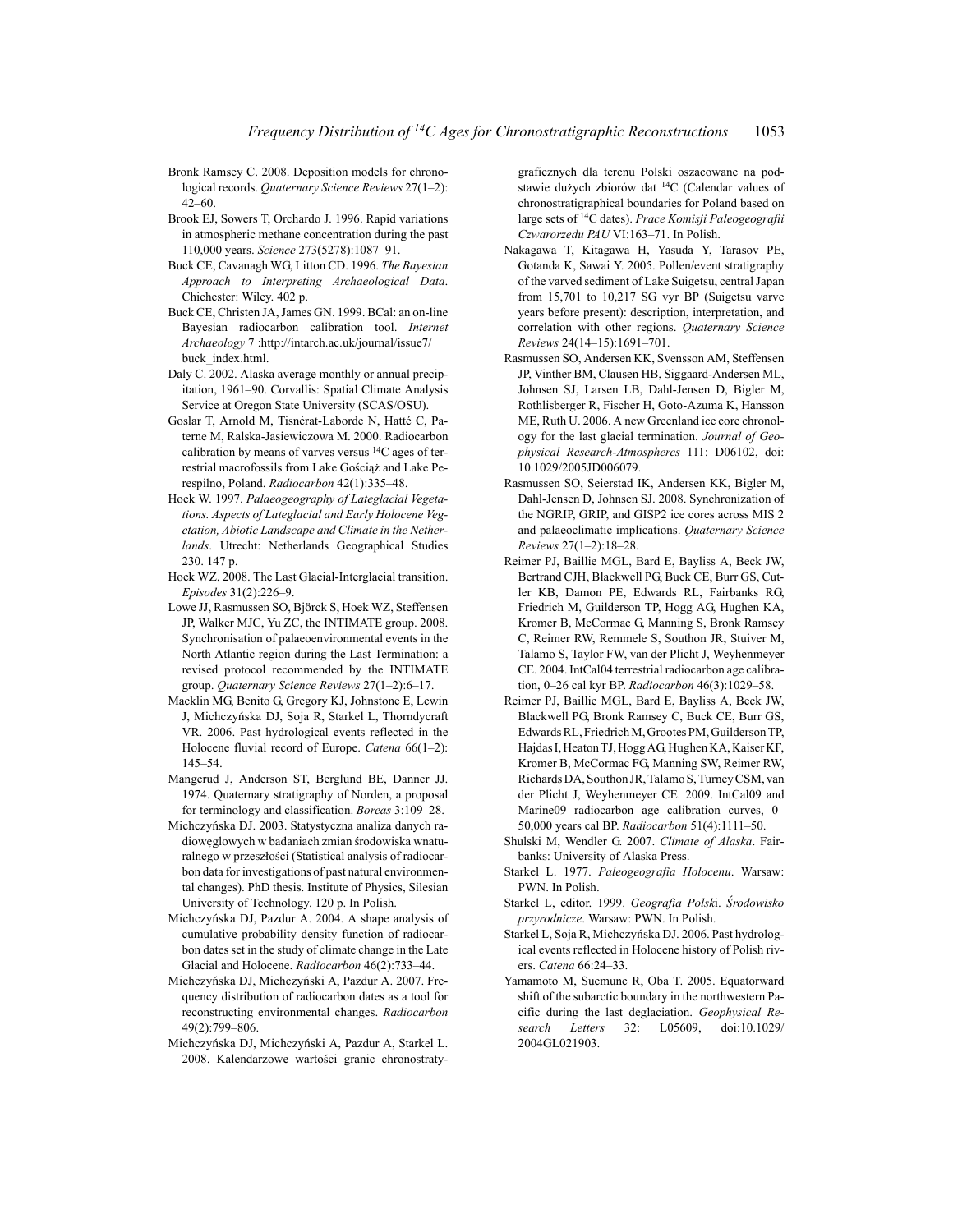#### **APPENDIX: LIST OF PUBLICATIONS CONTAINING 14C DATES USED IN PDF ANALYSIS**

- Abbott MB, Finney BP, Edwards ME, Kelts KR. 2000. Lake-level reconstruction and paleohydrology of Birch Lake, central Alaska, based on seismic reflection profiles and core transects. *Quaternary Research* 53(2):154–66.
- Ager TA. 1999. Holocene vegetation history of the Northern Kenai Mountains, South-Central Alaska. In: Gough LP, Wilson FH, editors. *Geologic Studies in Alaska by the U.S. Geological Survey*. U.S. Geological Survey Professional Paper 1633. p 91–107.
- Ager TA, Philips RL. 2008. Pollen evidence for Late Pleistocene Bering land bridge environments from Norton Sound, northeastern Bering Sea, Alaska. *Arctic, Antarctic and Alpine Research* 40(3):451–61.
- Anderson PM, Bartlein PJ, Brubaker LB. 1994. Late Quaternary history of tundra vegetation in northwestern Alaska. *Quaternary Research* 41(3):306–15.
- Anderson RS, Hallett DJ, Berg E, Jass RB, Toney JL, de Fontaine CS, De Volder A. 2006. Holocene development of Boreal forests and fire regimes on the Kenai Lowlands of Alaska. *Holocene* 16(6):791–803.
- Bigelow NH, Edwards ME. 2001. A 14,000 yr paleoenvironmental record from Windmill Lake, Central Alaska: Lateglacial and Holocene vegetation in the Alaska Range. *Quaternary Science Reviews* 20(1–3): 203–15.
- Broecker WS, Kulp JL. 1957. Lamont natural radiocarbon measurements IV. *Science* 126(3287):1324–34.
- Broecker WS, Kulp JL, Tucek CS. 1956. Lamont natural radiocarbon measurements III. *Science* 124(3223): 154–65
- Buckley J, Valdes-Pages C. 1981. Teledyne Isotopes radiocarbon measurements XII. *Radiocarbon* 23(3): 329–44.
- Buckley JD, Willis EH. 1969. Isotopes' radiocarbon measurements VII. *Radiocarbon* 11(1):53–105.
- Buckley JD, Trautman MA, Willis EH. 1968. Isotopes' radiocarbon measurements VI. *Radiocarbon* 10(2): 246–94.
- Heusser CJ. 1959. Radiocarbon dates of peats from North Pacific North America. *American Journal of Science, Radiocarbon Supplement* 1:29–34.
- Carlson LJ, Finney BP. 2004. A 13000-year history of vegetation and environmental change at Jan Lake, east-central Alaska. *The Holocene* 14(6):818–27.
- Crane HR, Griffin JB. 1968. University of Michigan radiocarbon dates XII. *Radiocarbon* 10:61–114.
- Daigle TA, Kaufman DS. 2009. Holocene climate inferred from glacier extent, lake sediment and tree rings at Goat Lake, Kenai Mountains, Alaska, USA. *Journal of Quaternary Science* 24(1):33–45.
- Delibrais G, Guillier M-T. 1988. Gif natural radiocarbon measurements XI. *Radiocarbon* 30(1):61–124.
- Delibrais G, Guillier M-T, Labeyrie J. 1986. Gif natural radiocarbon measurements X. *Radiocarbon* 28(1):9– 68.
- Dorn TF, Fairhall AW, Schell WR, Takashima Y. 1962. Radiocarbon dating at the University of Washington I. *Radiocarbon* 4:1–12.
- Fairhall AW, Young JA, Erickson JL. 1976. University of Washington dates IV. *Radiocarbon* 18(2):221–39.
- Gfeller C, Oeschger H, Schwarz U. 1961. Bern radiocarbon dates II. *Radiocarbon* 3:15–25.
- Hu FS, Brubacker LB, Anderson PM. 1993. A 12000 year record of vegetation change and soil development from Wien Lake, central Alaska. *Canadian Journal of Botany* 71(9):1133–42.
- Ives PC, Levin B, Oman CL, Rubin M. 1964. U.S. Geological Survey radiocarbon dates IX. *Radiocarbon* 9 505–29.
- Ives PC, Levin B, Robinson RD, Rubin M. 1964. U.S. Geological Survey radiocarbon dates VII. *Radiocarbon* 6:37–76.
- Kaufman DS, Hu FS, Briner JP, Werner A, Finney BP, Gregory-Eaves I. 2003. A  $\sim$ 33,000 year record of environmental change from Arolik Lake, Ahklun Mountains, Alaska, USA. *Journal of Paleolimnology* 30(4): 343–62.
- Kowalski SJ. 1965. Pacard Instrument Company radiocarbon dates I. *Radiocarbon* 7:200–4.
- Kowalski SJ, Schrodt AG. 1966. Pacard Instrument Company radiocarbon dates II. *Radiocarbon* 8:386–9. Krueger HW, Weeks CF. 1966. *Radiocarbon* 8:142–60.
- Kulp JL, Feely HW, Tryon LE. 1951. Lamont natural radiocarbon measurements I. *Science* 114(2970):565–8
- Kulp JL, Tryon LE, Eckelman WR, Snell WA. 1952. Lamont natural radiocarbon measurements II. *Science* 116(3016):409–14.
- Lawn B. 1975. University of Pennsylvania radiocarbon dates XVIII. *Radiocarbon* 17(2):196–215.
- Levin B, Ives PC, Oman CL, Rubin M. 1965. U.S. Geological Survey radiocarbon dates VIII. *Radiocarbon* 7:372–98.
- Levy LB, Kaufman DS, Werner A. 2004. Holocene glacier fluctuations, Waskey Lake, northeastern Ahklun Mountains, southwestern Alaska. *Holocene* 14(2): 185–93.
- Libby WF. 1951. Radiocarbon dates II. *Science* 114:291– 6.
- Liu CL, Coleman DD. 1981. Illinois State Geological Survey radiocarbon dates VII. *Radiocarbon* 23(3): 352–83.
- Long A. 1965. Smithsonian Institution radiocarbon measurements II. *Radiocarbon* 7:245–56.
- Lynch JA, Hollis JL, Hu FS. 2004. Climatic and landscape controls of the boreal forest fire regime: Holocene records from Alaska. *Journal of Ecology* 92: 477–89.
- Mann DH, Heiser PA, Finney BP. 2002a. Holocene history of the Great Kobuk Sand Dunes, Northwestern Alaska. *Quaternary Science Reviews* 21(4–6):709– 31.